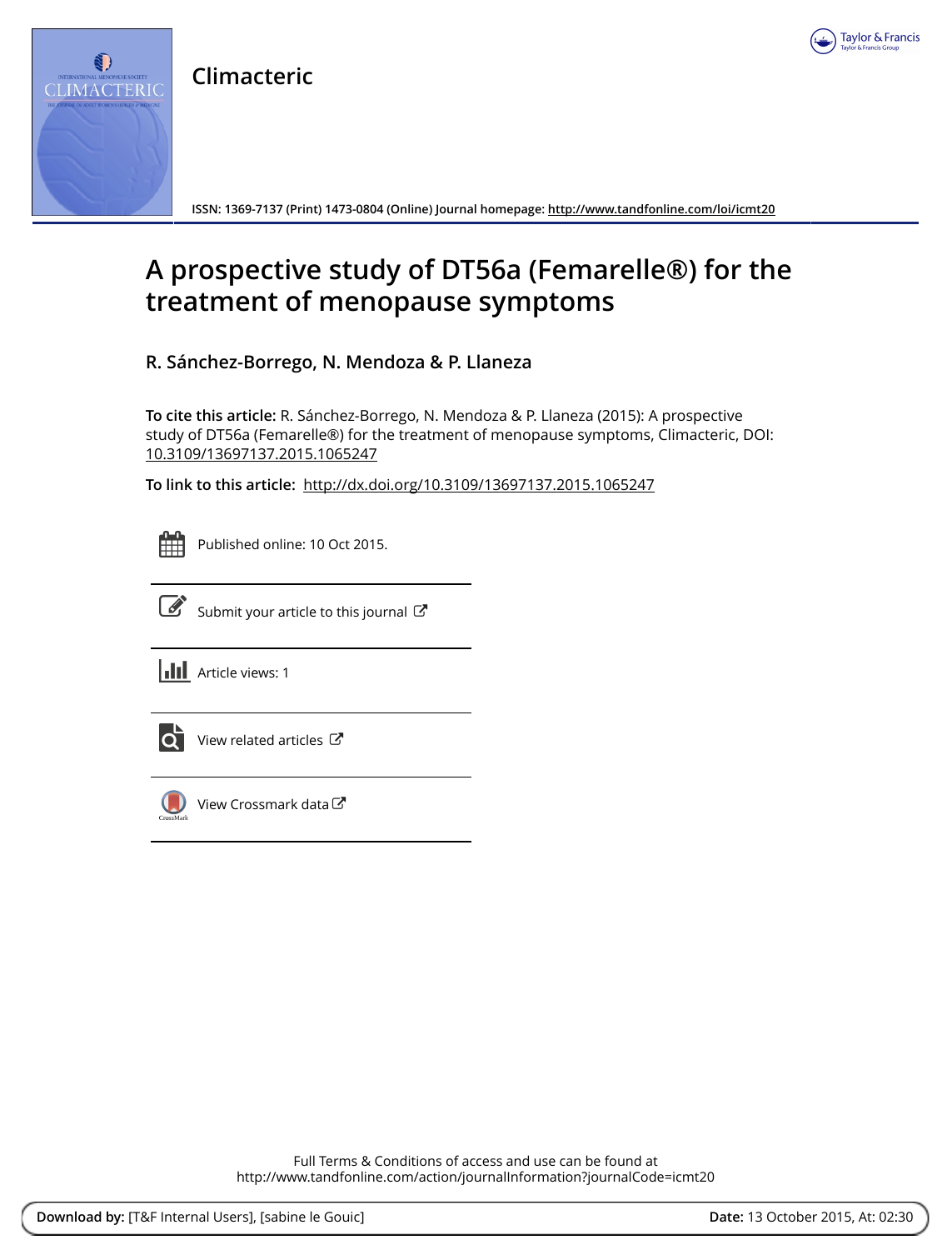# A prospective study of DT56a (Femarelle $^\circledR)$ for the treatment of menopause symptoms

R. Sánchez-Borrego, N. Mendoza\* and P. Llaneza<sup>†</sup>

DIATROS, Clínica de Atención a la Mujer, Barcelona; \*Universidad de Granada, Departamento de Obstetricia y Ginecología, Granada; <sup>†</sup>Hospital Universitario Central de Asturias, Servicio de Ginecología y Obstetricia, Spain

Key words: PHYTOTHERAPY, PHYTOESTROGENS, MENOPAUSE, PHYTO-SERM, HOT FLUSHES

#### ABSTRACT

Background DT56a (Femarelle®) is a natural medication that contains a variety of phytoestrogens derived from tofu. Treatment with DT56a affects bones, vascular tissues and the nervous system in a manner similar to that of estrogen but DT56a acts as an estrogen antagonist in breast and uterine tissues.

Aim The objective of this study was to analyze the efficacy of DT56a in the reduction of menopause symptoms in Spanish women who participated in the Post Marketing Menopausal Symptoms International Survey (POMMSIS).

Patients and methods A total of 631 Spanish menopausal or perimenopausal women with vasomotor symptoms who took DT56a for 4 weeks participated in this study. This study was an observational, questionnaire-based investigation that consisted of a baseline questionnaire, a hot flushes daily diary and a feedback questionnaire.

Results A statistically significant  $(p<0.01)$  reduction in the number and intensity of hot flushes was experienced after 2 and 4 weeks of DT56a treatment. After 4 weeks of treatment with DT56a, 80.7% of the patients reported that their hot flushes were 'better' or 'much better'. The severity of hot flushes was also reduced by 38% in all study participants and by 36% in women who had experienced more than seven hot flushes per day initially, before treatment.

Conclusion Treatment with DT56a resulted in a significant reduction in the number and intensity of hot flushes in postmenopausal women, especially in those with frequent symptoms, and these effects were observed within the first month of treatment.

#### INTRODUCTION

Postmenopausal estrogen deficiency causes vasomotor symptoms, vaginal dryness and an increased risk of osteoporosis. Estrogen- and progestogen-based hormone therapy is the first option for alleviating these ailments. However, the potential for side-effects makes these treatments less appealing and instead encourages the use of alternative treatments.

Estrogen-like natural substances (phytoestrogens) and estrogen-rich diets can provide gentle hormonal effects. Three main types of phytoestrogens can be obtained from dietary and pharmacological sources, including isoflavones, coumestans and lignans, and there is a growing interest in whether better results are obtained when two or more such compounds are consumed together rather than taken alone $^1$  $^1$ .

DT56a (Femarelle®) is a natural medication that contains a variety of phytoestrogens derived from tofu. Treatment with DT56a affects bones, vascular tissues and the nervous system in a manner similar to that of estrogen but DT56a acts as an estrogen antagonist in breast and uterine tissues. Due to these dual effects, DT56a is classified as a selective estrogen receptor modulator (SERM) and specifically a phyto-SERM<sup>[2](#page-4-0)</sup>. The objective of this study was to analyze the efficacy of DT56a in the reduction of menopause symptoms.

#### PATIENTS AND METHODS

A total of 631 Spanish menopausal or perimenopausal women participated in this study after written consent was obtained; the women were recruited through their gynecologists, general

Correspondence: Dr N. Mendoza, Maestro Montero 21, 18004 Granada, Spain; E-mail: nicomendoza@telefonica.net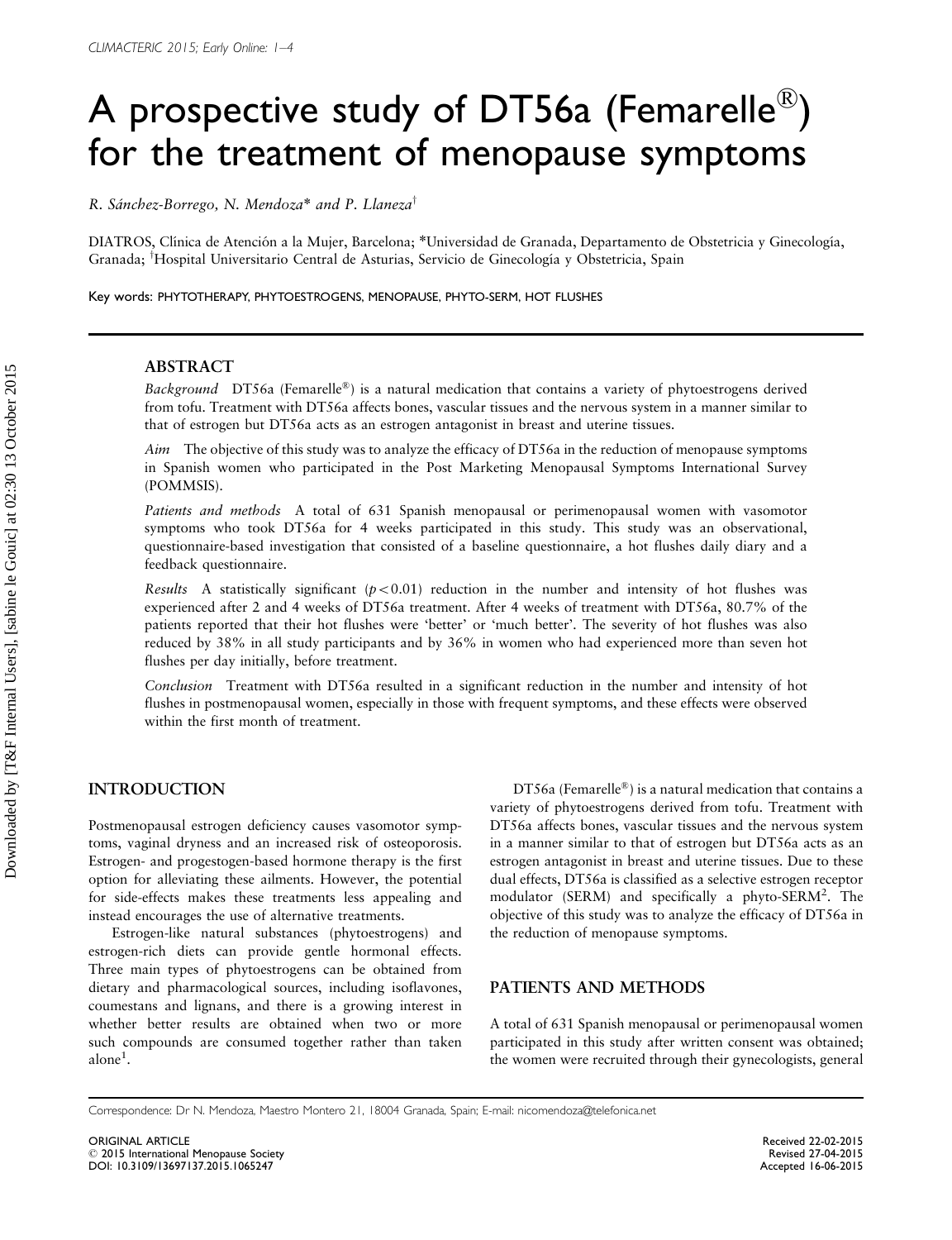practitioners or pharmacists. Eligible peri- or postmenopausal participants (who had irregular menstrual periods or who had stopped having menstrual periods) were not pregnant, were 45 years old or older, had not received hormone therapy in the past 6 months and were experiencing at least one hot flush per day.

The study consisted of observational, questionnaire-based investigations; in this study, three questionnaires were administered during two patient visits, and one questionnaire was given to be filled out by the patient at home between the two visits. At the first visit, which was the enrolment visit, participants received a baseline questionnaire and a hot flushes daily diary (to be completed at home). If a patient agreed to participate in the study and met the inclusion criteria, then she was given medication for 4 weeks. At the second visit, both the patients and the physician completed the feedback questionnaire.

The questionnaires were available in both paper and electronic form and were used to collect demographic data, health data, including self-reported menopausal status, and information about medication use.

The study was conducted in routine clinical settings, in the outpatient clinics of gynecology departments and in family planning centers of public and private institutions in Spain, as part of the Post Marketing Menopausal Symptoms International Survey (POMMSIS).

The statistical software IBM SPSS Statistic Base version 22.0 was used to analyze the data. The data are expressed as absolute numbers and percentages or as means and standard deviations (SDs). Normally distributed continuous data were compared with Student's t-test or an analysis of variance (ANOVA). When data distributions departed from normality, the Mann–Whitney U-test or the Kruskal–Wallis test was used. The  $\chi^2$  test was used to compare categorical variable data. A value of  $p < 0.05$  was considered statistically significant for all statistical tests performed.

#### RESULTS

The descriptive characteristics of the study sample are shown in Table 1. Hot flushes were the symptoms most frequently experienced by these patients, and most hot flushes were experienced with great intensity (see [Table 2](#page-3-0)). Forty-one percent of the patients suffered seven or more hot flushes daily, with an average of  $6.92$  (SD = 4.49) hot flushes daily.

Patients experienced a statistically significant ( $p<0.01$ ) reduction in the number and intensity of hot flushes after 2 and 4 weeks of DT56a treatment (see [Table 3\)](#page-3-0). In addition, the number of hot flushes was reduced by 50%, on average, after 4 weeks of treatment in all study participants and by 48% in women who had experienced more than seven hot flushes per day before treatment. The severity of hot flushes was also reduced by 38% in all study participants and by 36% in women who had experienced more than seven hot flushes per day before treatment.

Table 1 Characteristics of the Spanish women participating in the study. Data are given as mean $\pm$ standard deviation or n (%)

|                          | $n = 631$      |
|--------------------------|----------------|
| Age (years)              | $52 \pm 4.83$  |
| Weight (kg)              | $66 \pm 10.02$ |
| Height (cm)              | $161 \pm 5.93$ |
| Smokers (%)              | 33.80          |
| Age at menopause (years) | $49 \pm 3.92$  |
| Last menstrual period    |                |
| More than 1 year ago     | 66.2           |
| A few months ago         | 33.3           |
| Within the last month    | 0.5            |
| Cause of cessation       |                |
| Natural                  | 90             |
| Surgical                 | 10             |

After 4 weeks of treatment with DT56a, 80.7% of the patients reported that their hot flush symptoms were 'better' or 'much better'. [Table 4](#page-3-0) analyzes in detail patients' feedback with respect to this improvement and the proportion of patients who were referred for other symptoms. With respect to how the patients felt overall, 79.3% of the participants reported one or more positive effects after 4 weeks of treatment with DT56a; the most common responses were 'General improvement in quality of life' and 'Brought back the vitality I had lost'.

#### DISCUSSION

The primary findings of this study are that treatment with DT56a resulted in a significant reduction in the number and intensity of hot flushes in Spanish postmenopausal women, especially in those with frequent symptoms  $\triangleright$  seven hot flushes/day). These effects were observed within the first month of treatment. The present study was a part of a multicountry survey that provides physicians and pharmacists with exposure to DT56a and studies patient satisfaction. Hot flushes and night sweats were the prominent symptoms experienced in all five countries, although there was some difference in how women experienced hot flushes between the countries. Thus, a 'feeling of suffocation' was reported much more frequently in Spain than in the other countries in which the survey was conducted. However, 84.4% of the study participants, especially those with the most frequent symptoms, reported that their hot flush symptoms were 'better' or 'much better' after 4 weeks of treatment.

The main limitations of this study are related to the study procedure itself. This study consisted of an observational, questionnaire-based investigation but, to our knowledge, this is the first study that investigated the effects of DT56a in a large cohort (631 subjects) and that lasted long enough to show a reduction in vasomotor symptoms, primarily in patients who experienced more than seven hot flushes/day. Two previous observational studies have analyzed the efficacy of DT56a in terms of improvements in menopausal symptoms;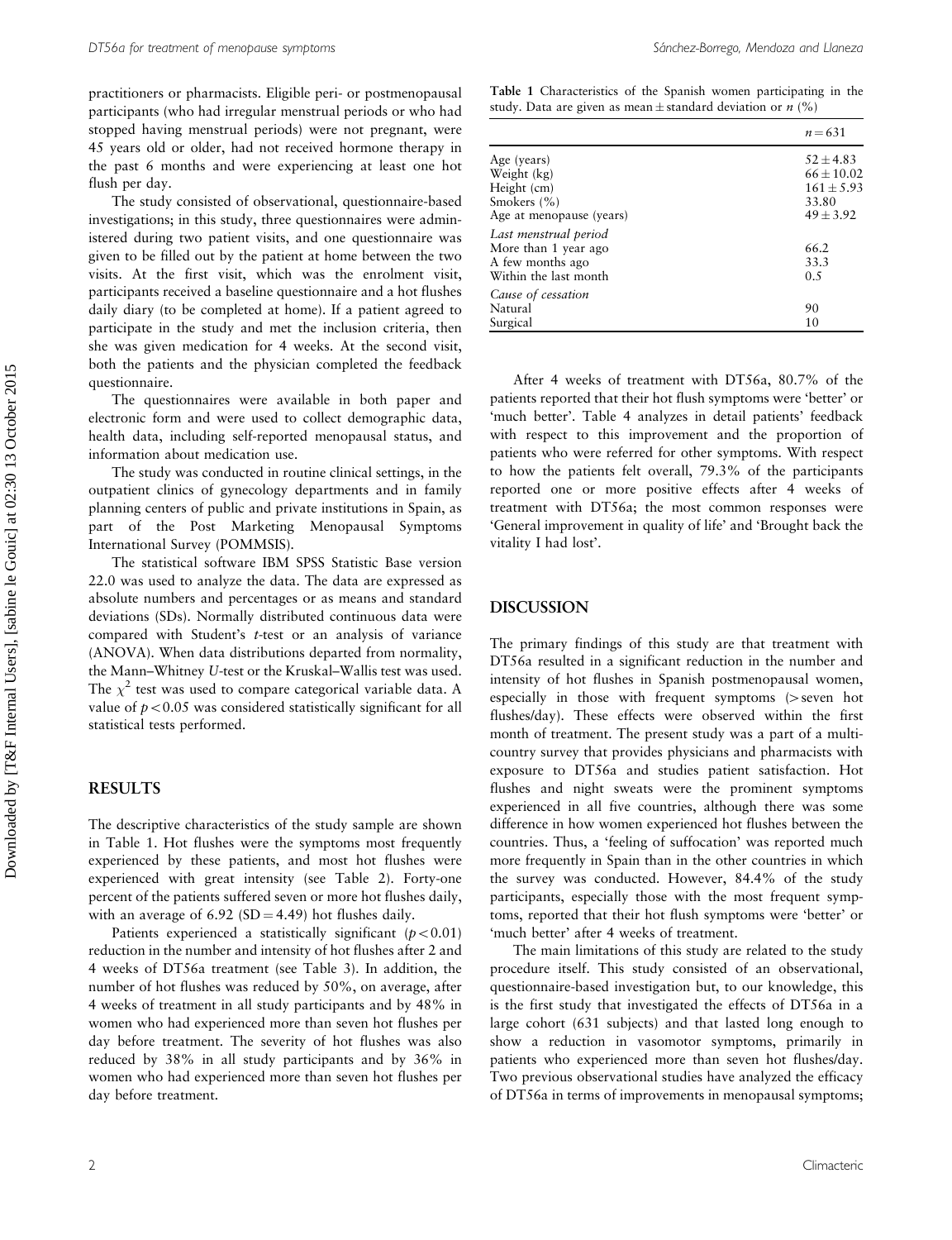<span id="page-3-0"></span>Table 2 Intensity of symptoms

|                                  | % Hot flushes<br>$(n=621)$ | % Night sweats<br>$(n=597)$ | % Headaches<br>$(n=459)$ | % Joint and muscle pain<br>$(n=509)$ |
|----------------------------------|----------------------------|-----------------------------|--------------------------|--------------------------------------|
| Insignificant                    |                            | 3.7                         | 19.8                     | 14.5                                 |
| Mild                             | 11.4                       | 14.6                        | 33.8                     | 30.3                                 |
| Moderate                         | 40.9                       | 34.7                        | 27.7                     | 29.1                                 |
| Frequent                         | 36.6                       | 35.5                        | 13.5                     | 20                                   |
| Very frequent                    | 10.1                       | 11.6                        | 5.2                      | 6.1                                  |
| Mean $\pm$ standard<br>deviation | $3.43 \pm 0.85$            | $3.37 \pm 0.98$             | $2.51 \pm 1.11$          | $2.73 \pm 1.12$                      |

|  |  | <b>Table 3</b> Weekly mean scores showing reduction in hot flushes |  |  |  |  |  |  |
|--|--|--------------------------------------------------------------------|--|--|--|--|--|--|
|--|--|--------------------------------------------------------------------|--|--|--|--|--|--|

| Week | Number of hot flushes<br>(all responders, $n = 497$ ) | Number of hot flushes<br>$(7 + hot$ flushes at baseline, $n = 171$ ) | Intensity level of hot flushes<br>(all respondents, $n = 462$ ) | Intensity level of hot flushes<br>$(7 + hot$ flushes at baseline, $n = 157$ ) |
|------|-------------------------------------------------------|----------------------------------------------------------------------|-----------------------------------------------------------------|-------------------------------------------------------------------------------|
|      | 6.56                                                  | 11.62                                                                | 3.47                                                            | 3.98                                                                          |
|      | 4.98                                                  | 9.03                                                                 | 2.78                                                            | 3.28                                                                          |
|      | 3 7 7                                                 | 5.99                                                                 | 2.14                                                            | 2.53                                                                          |
|      |                                                       |                                                                      |                                                                 |                                                                               |

 $p < 0.01$ 

Table 4 Feedback from patients at the end of the study. Data are given as % of patients

| Post treatment | Hot flushes | Ouality of sleep | Ouality of life | Night sweats | Headaches | Ioint and muscle pain |
|----------------|-------------|------------------|-----------------|--------------|-----------|-----------------------|
| Much worse     | U.S         |                  | 0.2             | U.S          | 0.4       | U.Z                   |
| Worse          | 0.8         |                  | 0.5             | 0.7          | 0.6       |                       |
| The same       | 18          | 36.2             | 25.1            | 25.6         | 55.9      | 62                    |
| Better         | 55.9        | 45.6             | 58.7            | 52.1         | 35.1      | 31.6                  |
| Much better    | 24.8        |                  | 15.6            | 21.1         | 79        | ے و                   |

both studies investigated approximately 80–90 subjects. These studies found that vasomotor symptoms decreased rapidly with DT56a treatment, albeit not to the same extent as that observed with hormone treatment  $(HT)^{3,4}$ .

Another limitation of this study is related to the composition of DT56a, which has not been described in sufficient detail. It is generally agreed that HT is the first option for menopausal symptom relief, although the sideeffects, or the fear of side-effects, have decreased its use; thus, alternative therapies have been developed that involve the pharmacological and dietary intake of phytoestrogens<sup>[5](#page-4-0)</sup>. DT56a contains more than 11 types of phytoestrogens and has been classified as a phyto-SERM<sup>6</sup>. However, a lack of understanding of the composition of this substance makes the management of its use confusing and has led to studies that have analyzed the isolated or combined effects of individual components of this medication. Studies that have directly analyzed the effects of DT56a on vasomotor symptoms have reported a time scale for relief (2–4 weeks) similar to those observed in studies that have analyzed the effects of isofla-vones alone, highlighting the rapid action of DT56a[7](#page-4-0). Differences in the effects of DT56a and those of single phytoestrogens is likely due to the combined effects of the different phytoestrogens in DT56a, all of which exhibit different pharmacokinetics<sup>[8](#page-4-0)</sup>.

Adverse effects of DT56a were not reported in this study. In general, information about the safety of DT56a can only be inferred from safety data previously published for other phytoestrogens; thus, studies should be conducted over longer time periods to address the lack of safety data specific to  $DT56a^{2,3}$  $DT56a^{2,3}$  $DT56a^{2,3}$ . Taken together, these limitations highlight a need for further investigation of DT56a, primarily in the areas of drug design, safety and efficacy. In particular, it would be useful for future studies to consist primarily of randomized, controlled trials and for efficacy analyses to focus on concerns of postmenopausal women other than hot flushes, such as vaginal atrophy, specific psychological symptoms and the prevention of osteoporosis.

In conclusion, treatment with DT56a resulted in a significant reduction in the number and intensity of hot flushes in postmenopausal women, especially in those with frequent symptoms, and these effects were observed within the first month of treatment.

Conflict of interest The authors report no conflict of interest. The authors alone are responsible for the content and writing of this paper.

Source of funding Nil.